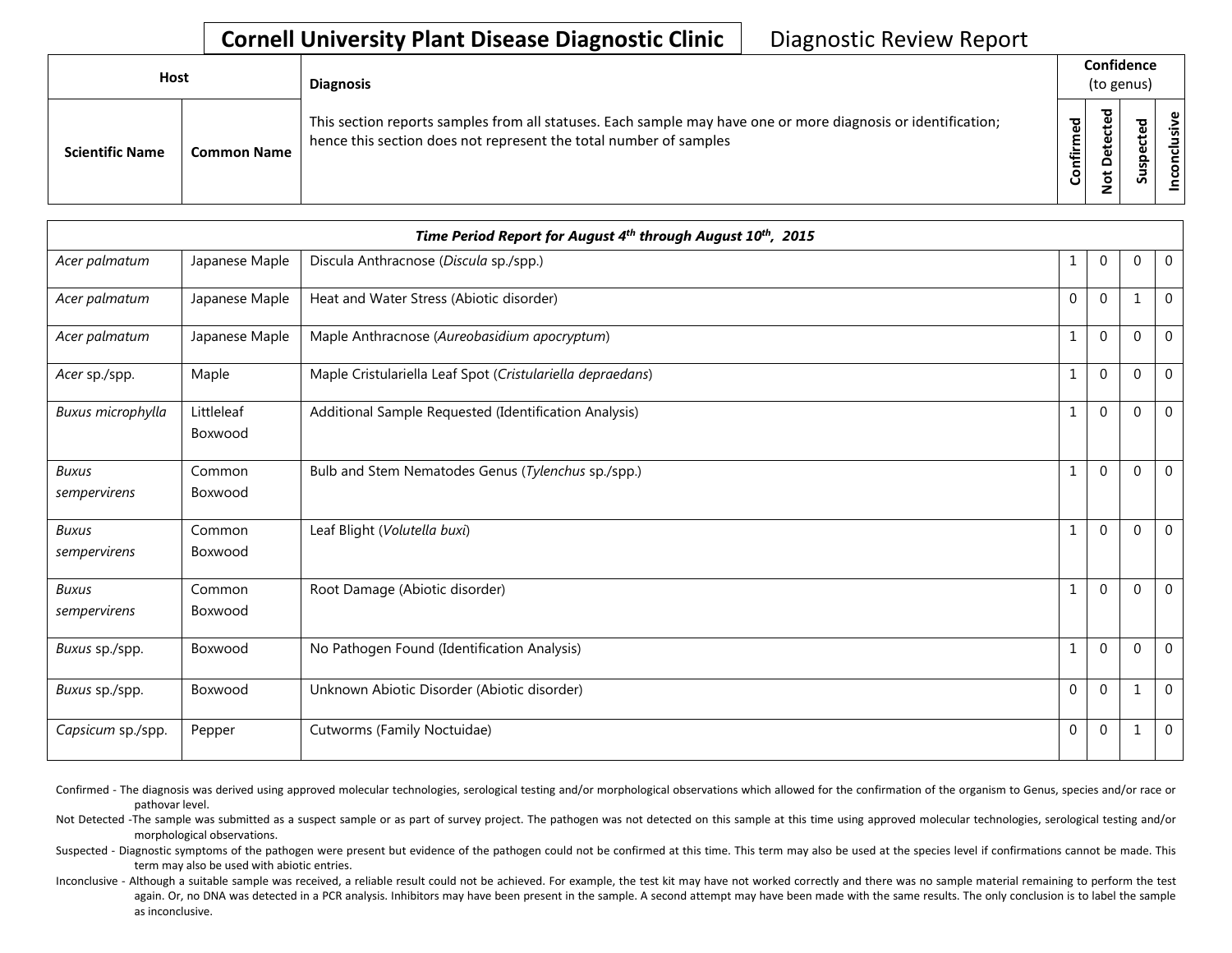| <b>Host</b>            |             | <b>Diagnosis</b>                                                                                                                                                                   |                    | Confidence<br>(to genus)                    |                            |        |
|------------------------|-------------|------------------------------------------------------------------------------------------------------------------------------------------------------------------------------------|--------------------|---------------------------------------------|----------------------------|--------|
| <b>Scientific Name</b> | Common Name | This section reports samples from all statuses. Each sample may have one or more diagnosis or identification;<br>hence this section does not represent the total number of samples | ᅙ<br>ω<br>Confirme | cted<br>ete<br>≏<br>$\overline{\mathbf{c}}$ | ਠ<br>உ<br>ں<br>Q<br>S<br>ౘ | clusiv |

| Capsicum sp./spp.          | Pepper        | No Pathogen Found (Identification Analysis)                 | 1            | $\mathbf 0$    | 0              | $\mathbf{0}$   |
|----------------------------|---------------|-------------------------------------------------------------|--------------|----------------|----------------|----------------|
| Cucurbita sp./spp.         | Squash        | Squash Bug (Anasa tristis)                                  | $\Omega$     | $\Omega$       | 1              | $\overline{0}$ |
| Cucurbita sp./spp.         | Squash        | Squash Mosaic (Squash Mosaic Virus (SQMV))                  | $\Omega$     | $\mathbf{1}$   | $\Omega$       | $\overline{0}$ |
| Cucurbita sp./spp.         | Squash        | Striped Cucumber Beetle (Acalymma vittatum)                 | $\Omega$     | $\Omega$       | $\mathbf{1}$   | $\Omega$       |
| Lycopersicon<br>esculentum | Tomato        | Stem Rot (Botrytis sp./spp.)                                | $\mathbf{1}$ | $\mathbf 0$    | 0              | $\mathbf{0}$   |
| Malus sp./spp.             | Crabapple     | Dieback; Canker (Diplodia sp./spp.)                         | $\mathbf{1}$ | $\Omega$       | $\mathbf{0}$   | $\mathbf 0$    |
| Malus sp./spp.             | Crabapple     | Insect Damage (Unidentified Insect)                         | $\mathbf{1}$ | $\Omega$       | $\Omega$       | $\Omega$       |
| Picea abies                | Norway Spruce | Norway Spruce Shoot Gall Midge (Piceacecis abietiperda)     | $\Omega$     | $\mathbf 0$    | $\mathbf{1}$   | $\mathbf{0}$   |
| Picea abies                | Norway Spruce | Root Damage (Abiotic disorder)                              | $\mathbf 0$  | $\mathbf 0$    | 1              | $\mathbf 0$    |
| Picea abies                | Norway Spruce | Spider Mites (Family Tetranychidae)                         | $\mathbf{1}$ | $\overline{0}$ | $\Omega$       | $\Omega$       |
| Picea abies                | Norway Spruce | Cytospora Canker; Dieback (Cytospora sp./spp.)              | $\Omega$     | $\overline{2}$ | 0              | $\Omega$       |
| Picea abies                | Norway Spruce | Eastern Spruce Gall Adelgid (Adelges abietis)               | $\mathbf{1}$ | $\Omega$       | 0              | $\mathbf 0$    |
| Picea abies                | Norway Spruce | Wood Boring Insect Damage (Unidentified Wood Boring Insect) | $\mathbf 0$  | $\overline{0}$ | $\overline{2}$ | $\mathbf 0$    |

Confirmed - The diagnosis was derived using approved molecular technologies, serological testing and/or morphological observations which allowed for the confirmation of the organism to Genus, species and/or race or pathovar level.

Not Detected -The sample was submitted as a suspect sample or as part of survey project. The pathogen was not detected on this sample at this time using approved molecular technologies, serological testing and/or morphological observations.

Suspected - Diagnostic symptoms of the pathogen were present but evidence of the pathogen could not be confirmed at this time. This term may also be used at the species level if confirmations cannot be made. This term may also be used with abiotic entries.

Inconclusive - Although a suitable sample was received, a reliable result could not be achieved. For example, the test kit may have not worked correctly and there was no sample material remaining to perform the test again. Or, no DNA was detected in a PCR analysis. Inhibitors may have been present in the sample. A second attempt may have been made with the same results. The only conclusion is to label the sample as inconclusive.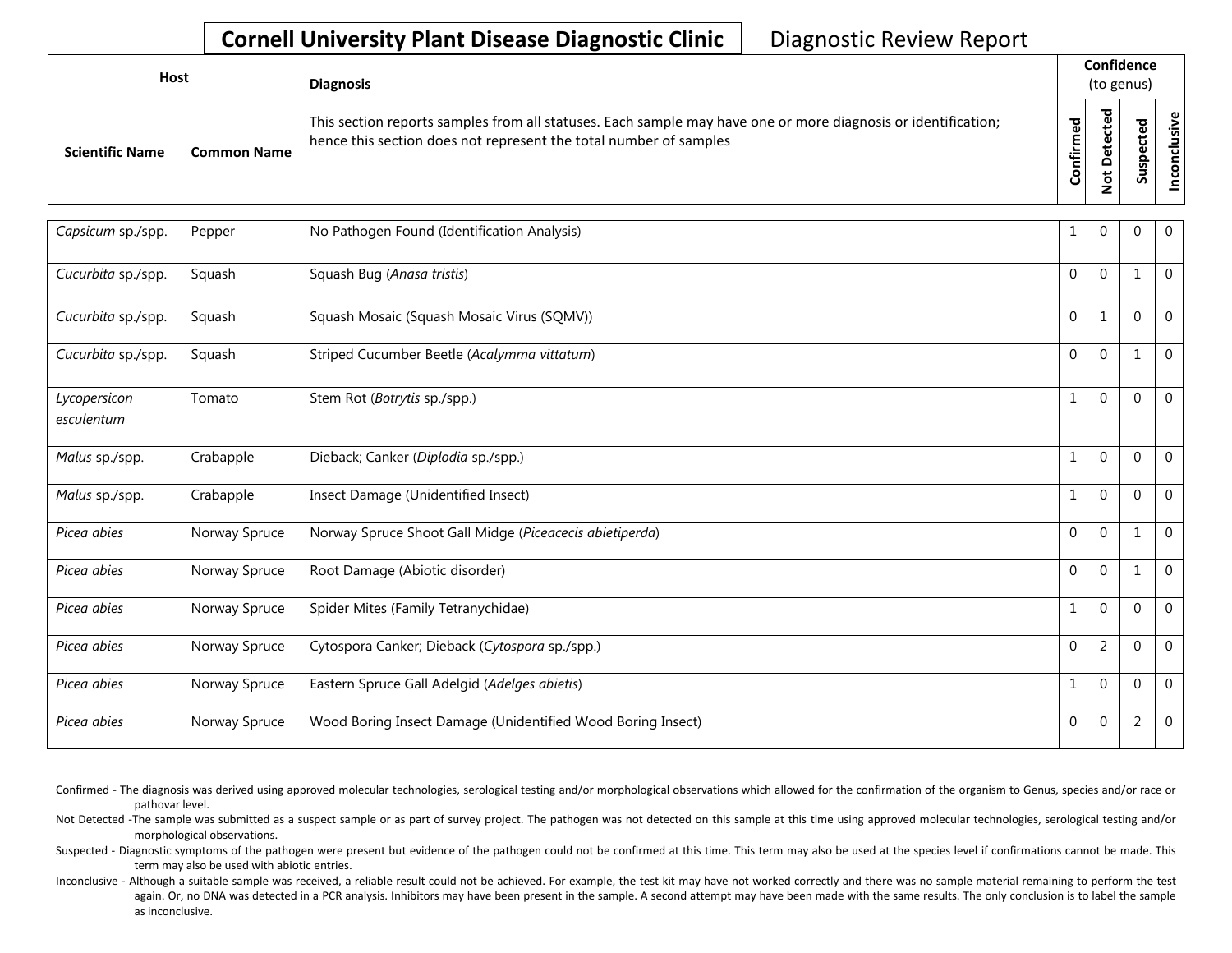| Host                   |                    | <b>Diagnosis</b>                                                                                                                                                                   |                          |                                                        | Confidence<br>(to genus) |                          |
|------------------------|--------------------|------------------------------------------------------------------------------------------------------------------------------------------------------------------------------------|--------------------------|--------------------------------------------------------|--------------------------|--------------------------|
| <b>Scientific Name</b> | <b>Common Name</b> | This section reports samples from all statuses. Each sample may have one or more diagnosis or identification;<br>hence this section does not represent the total number of samples | ЪЪ<br>Ě<br>≞.<br>눌<br>පි | ᅙ<br>உ<br>ں<br>Φ<br>پ<br>Φ<br>۵<br>$\overline{5}$<br>– | ᅙ<br>Φ<br>ပ<br>ഄഁ        | ഄ<br>nclusiv<br><u>င</u> |

| Pinus strobus               | Eastern White<br>pine               | Additional Sample Requested (Identification Analysis)               | $\overline{2}$ | $\Omega$ | $\Omega$       | $\mathbf 0$  |
|-----------------------------|-------------------------------------|---------------------------------------------------------------------|----------------|----------|----------------|--------------|
| Pinus strobus               | Eastern White<br>pine               | Not Pathogen; Saprophyte (Secondary Agents; Saprophytes; Unspecif.) | $\overline{2}$ | $\Omega$ | $\Omega$       | $\mathbf{0}$ |
| Poa ; Agrostis sp./<br>spp. | Mix Ann.<br>bluegrass;<br>bentgrass | Fairy Ring (Various Fungi)                                          | $\mathbf{1}$   | $\Omega$ | $\Omega$       | $\mathbf 0$  |
| Poa ; Agrostis sp./<br>spp. | Mix Ann.<br>bluegrass;<br>bentgrass | Magnaporthe Summer Patch (Magnaporthiopsis poae)                    | 1              | $\Omega$ | $\mathbf 0$    | $\mathbf 0$  |
| Poa ; Agrostis sp./<br>spp. | Mix Ann.<br>bluegrass;<br>bentgrass | Pythium Root Dysfunction (Pythium sp./spp.)                         | $\Omega$       | $\Omega$ | $\overline{2}$ | $\mathbf 0$  |
| Pyrus sp./spp.              | Pear<br>(ornamental)                | Additional Sample Requested (Identification Analysis)               | 1              | $\Omega$ | $\Omega$       | $\Omega$     |
| Pyrus sp./spp.              | Pear<br>(ornamental)                | Not Pathogen; Saprophyte (Secondary Agents; Saprophytes; Unspecif.) | 1              | $\Omega$ | 0              | $\mathbf 0$  |
| Quercus falcata             | Red Oak                             | Oak Leaf Blister (Taphrina caerulescens)                            | $\Omega$       | $\Omega$ | 1              | $\mathbf 0$  |
| Quercus sp./spp.            | Oak                                 | Leaf Spot (Tubakia dryina)                                          | $\mathbf{1}$   | $\Omega$ | $\Omega$       | $\mathbf 0$  |

Confirmed - The diagnosis was derived using approved molecular technologies, serological testing and/or morphological observations which allowed for the confirmation of the organism to Genus, species and/or race or pathovar level.

Not Detected -The sample was submitted as a suspect sample or as part of survey project. The pathogen was not detected on this sample at this time using approved molecular technologies, serological testing and/or morphological observations.

Suspected - Diagnostic symptoms of the pathogen were present but evidence of the pathogen could not be confirmed at this time. This term may also be used at the species level if confirmations cannot be made. This term may also be used with abiotic entries.

Inconclusive - Although a suitable sample was received, a reliable result could not be achieved. For example, the test kit may have not worked correctly and there was no sample material remaining to perform the test again. Or, no DNA was detected in a PCR analysis. Inhibitors may have been present in the sample. A second attempt may have been made with the same results. The only conclusion is to label the sample as inconclusive.